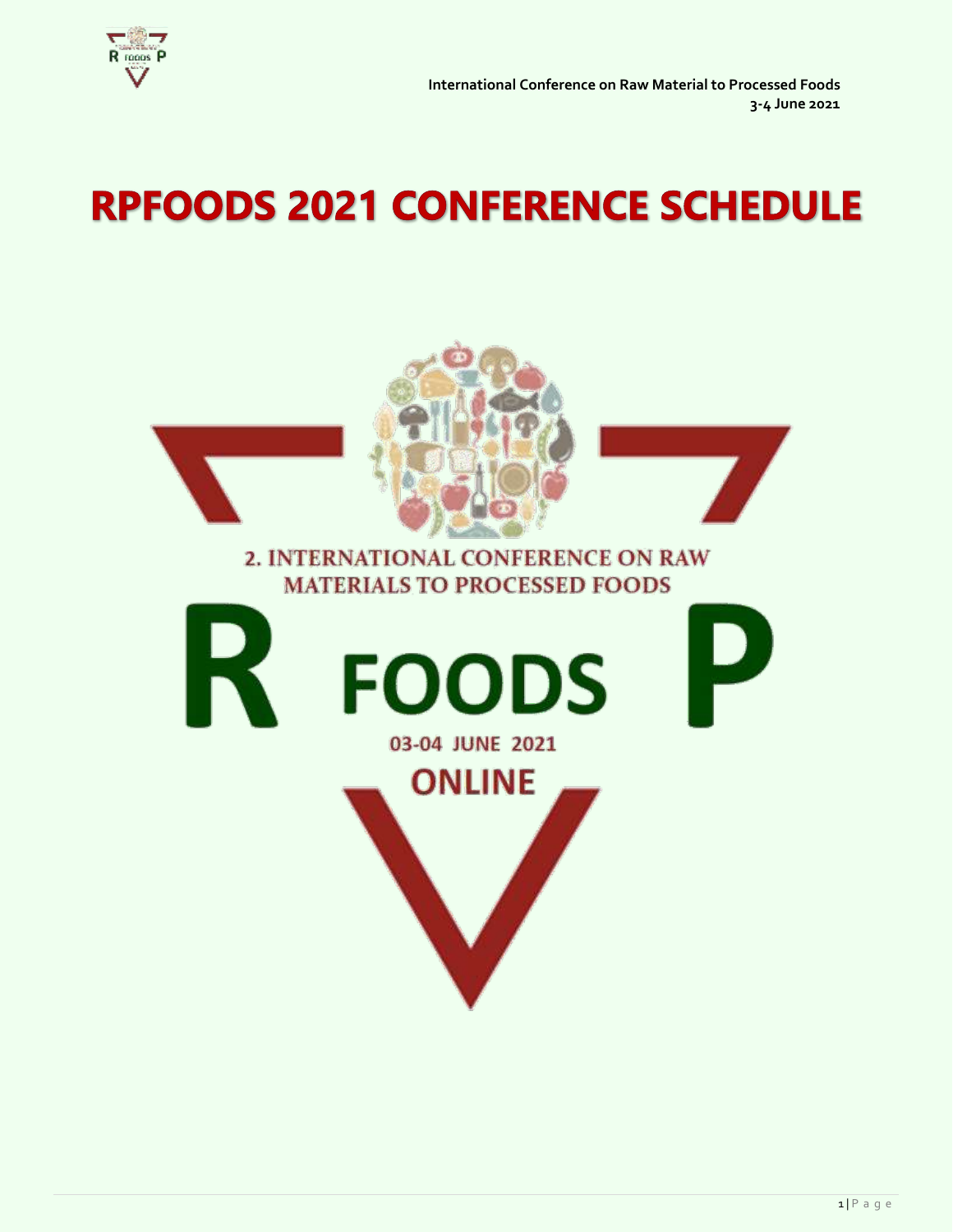

 **International Conference on Raw Material to Processed Foods**

 **3-4 June 2021**

|       | <b>International Conference on Raw Materials to Processed Foods 2021</b> |                                                                                                                                                                                                                                                                                             |                                                                                                                                                                                                                                                                                                                                      |  |  |  |
|-------|--------------------------------------------------------------------------|---------------------------------------------------------------------------------------------------------------------------------------------------------------------------------------------------------------------------------------------------------------------------------------------|--------------------------------------------------------------------------------------------------------------------------------------------------------------------------------------------------------------------------------------------------------------------------------------------------------------------------------------|--|--|--|
|       | <b>Scientific Program - Oral Sessions</b>                                |                                                                                                                                                                                                                                                                                             |                                                                                                                                                                                                                                                                                                                                      |  |  |  |
|       | <b>Thursday 3 June 2021</b>                                              |                                                                                                                                                                                                                                                                                             |                                                                                                                                                                                                                                                                                                                                      |  |  |  |
| 10:00 | 10:15                                                                    |                                                                                                                                                                                                                                                                                             | <b>Opening Speech</b>                                                                                                                                                                                                                                                                                                                |  |  |  |
|       |                                                                          | Prof. Dr. Serkan SELLI - Prof. Dr. Hasim KELEBEK -                                                                                                                                                                                                                                          | <b>ROOM1</b>                                                                                                                                                                                                                                                                                                                         |  |  |  |
|       |                                                                          |                                                                                                                                                                                                                                                                                             | <b>Plenary Session:</b><br>HydroSOStainable almonds, a model to optimize irrigation water in agriculture:                                                                                                                                                                                                                            |  |  |  |
| 10:15 | 10:45                                                                    |                                                                                                                                                                                                                                                                                             | HydroSOStainability                                                                                                                                                                                                                                                                                                                  |  |  |  |
|       |                                                                          |                                                                                                                                                                                                                                                                                             | PROF. DR. ANGEL ANTONIO CARBONELL BARRACHINA                                                                                                                                                                                                                                                                                         |  |  |  |
|       |                                                                          | The Miguel Hernández University of Elche, SPAIN                                                                                                                                                                                                                                             | <b>ROOM1</b>                                                                                                                                                                                                                                                                                                                         |  |  |  |
| 10:45 | 10:50                                                                    |                                                                                                                                                                                                                                                                                             | <b>BREAK</b>                                                                                                                                                                                                                                                                                                                         |  |  |  |
|       |                                                                          | <b>ROOM1</b>                                                                                                                                                                                                                                                                                | <b>ROOM 2</b>                                                                                                                                                                                                                                                                                                                        |  |  |  |
| 10:50 | 11:05                                                                    | <b>Concurrent Session 1</b><br>Session Chair: Prof. Dr. Angel A. Carbonell<br>Barrachina (The Miguel Hernández University of<br>Elche, Spain)                                                                                                                                               | <b>Concurrent Session 2</b><br>Session Chair: Prof. Dr. Gürbüz Güneş<br>(Istanbul Technical University, Turkey)                                                                                                                                                                                                                      |  |  |  |
|       |                                                                          | Moderation of polyphenol composition in the Nutritional values in fresh beans<br>cranberry extract powders by spray drying<br>parameters and carrier addition<br>Michalska-Ciechanowska Anna, Wojdyło Aneta,<br>Kramek Diana, Brzezowska Jessica, Hendrysiak<br>Aleksandra, Majerska Joanna | Leyla İdikut, Esra Odabaşioğlu, Duygu Uskutoğlu,<br>Gülay Zülkadir                                                                                                                                                                                                                                                                   |  |  |  |
| 11:05 | 11:20                                                                    | Characterization<br>of<br>active<br>aroma-aroma<br>compounds of qvevri white wines produced from<br>ketengömlek grapes with Gas Chromatography-<br>Mass Spectrometry-Olfactometry (GC-MS-O)<br>Müge Canatar, Merve Darıcı, Turgut Cabaroğlu                                                 | Change in the antioxidant activity and total<br>phenolics<br>with<br>thermal<br>treatment<br>and<br>incorporation way of Pistacia terebinthus in ice<br>cream<br>Çağım Akbulut Çakır, Metehan Ergenekon                                                                                                                              |  |  |  |
| 11:20 | 11:35                                                                    | Modelling the effect of ultrasonic washing on the Purification<br>dried apricots using artificial neural networks communis L.)<br>(ANN)<br>Alev Yüksel Aydar, Tuba AYDIN, Ozan Sarp<br>Kirkaplan, Gülce Şahin                                                                               | characterization<br>of<br>and<br>amount of sulfur and quality characteristics of polyphenoloxidase from myrtle berries (Myrtus<br>Firat Çinar, Salih Aksay                                                                                                                                                                           |  |  |  |
| 11:35 | 11:50                                                                    | juice<br>Bhoite Anjali Ashokrao, Gaikwad Nilesh Nivruti,<br>Sathe Shivaji Jagannath,<br>Banerjee<br>Kaushik,<br>Dashrath Oulkar, Zarine Khan                                                                                                                                                | Effect of pasteurization on interaction of bioactive Characterization of volatile composition of mint<br>compounds in pomegranate-sweet orange mix and oregano obtained from different drying<br>methods<br>Nurten Kurt, Gamze Guclu, Hasim Kelebek, Serkan<br>Selli, Abhijit Tarawade, Shakhnoza Sultanova, Jasur<br><b>Safarov</b> |  |  |  |
| 11:50 | 12:05                                                                    | Sensory lexicon and major volatiles of raki using<br>descriptive analysis and GC-FID-MS<br>Merve Darıcı, Koray Özcan, Duygu Beypinar,<br>Turgut Cabaroglu                                                                                                                                   | Effect of modified atmosphere packaging on<br>quality parameters of fresh-cut 'deveci' pears<br>Gozde Oguz-Korkut, Sumeyra<br>Kucukmehmetoglu, Gurbuz Gunes                                                                                                                                                                          |  |  |  |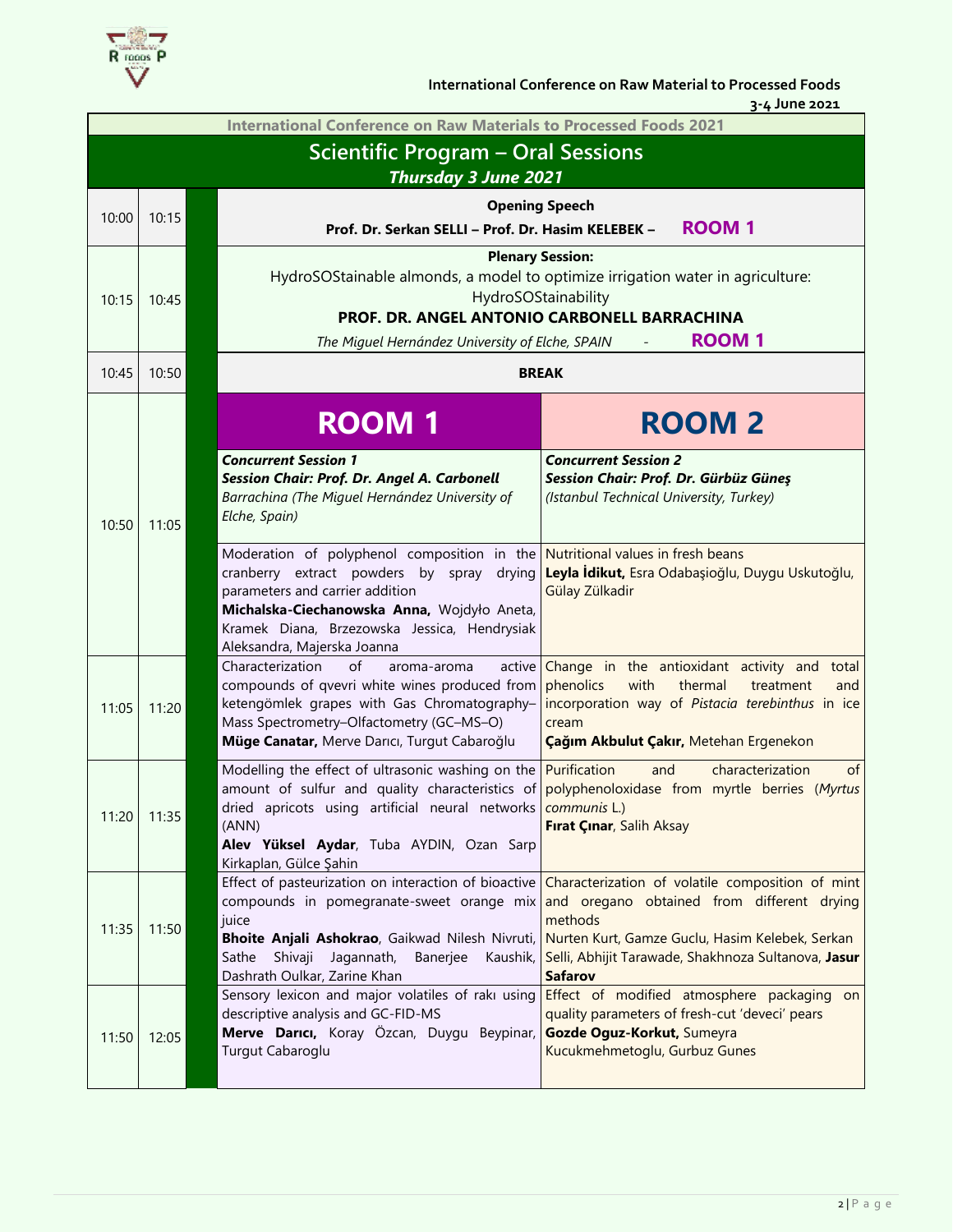

### **International Conference on Raw Material to Processed Foods 3-4 June 2021**

| 12:05 | 12:20 | Antifungal activities of essential oils against<br>mycotoxigenic fungal agent Fusarium incarnatum,<br>causal disease agent of pepper fruit rot<br>Soner Soylu, Mehmet Atay, Merve Kara, Aysun<br>Uysal, Emine Mine Soylu, Şener Kurt                                         | Effect of industrial freezing process on the<br>bioaccessibility of carotenoids in organic butternut<br>squash (Cucurbita moschata)<br>Senem Kamiloglu, Elif Koç Alibaşoğlu, Büşra<br>Acoğlu                                               |
|-------|-------|------------------------------------------------------------------------------------------------------------------------------------------------------------------------------------------------------------------------------------------------------------------------------|--------------------------------------------------------------------------------------------------------------------------------------------------------------------------------------------------------------------------------------------|
| 12:20 | 12:40 |                                                                                                                                                                                                                                                                              | <b>BREAK</b>                                                                                                                                                                                                                               |
|       |       | <b>ROOM 1</b>                                                                                                                                                                                                                                                                | <b>ROOM2</b>                                                                                                                                                                                                                               |
|       |       | <b>Concurrent Session 3</b><br>Session Chair: Prof. Dr. Parmjit S. Panesar<br>(Sant Longowal Institute of Engineering &<br>Technology, India)                                                                                                                                | <b>Concurrent Session 4</b><br><b>Session Chair: Prof. Dr. Abdul Malik</b><br>(Aligarh Muslim University, India)                                                                                                                           |
| 12:40 | 12:55 | Bio-valorization of whey to high value products for<br>sustainable environmental management<br><b>Parmjit S. Panesar</b>                                                                                                                                                     | Impact of sodium alginate packaging film with<br>seed extract of Syzygium cumini on Multi-drug<br>resistant Escherichia coli isolated from raw buffalo<br>meat<br><b>Abdul Malik</b>                                                       |
| 12:55 | 13:10 | Identification of fungal species from turkish mold-<br>ripened cheeses and the morphological and<br>genetic diversity of Penicillium roqueforti isolates<br>Hatice Ebrar Kırtıl, Banu Metin                                                                                  | Effect of chia (Salvia hispanica L.) seed mucilage<br>on lipid oxidation of reduced-fat beef patties<br>Özlem Yüncü, Serpil Kavuşan, Meltem Serdaroğlu                                                                                     |
| 13:10 | 13:25 | Camel Milk and Cow Milk Mixtures during<br>Coagulation by 2D-cross Correlation Spectroscopy<br>Coupled<br>with<br>Molecular<br>Spectroscopy<br>Oumayma Boukria, El Mestafa El Hadrami, Jasur<br>Safarov, Shakhnoza Sultanova, Françoise Leriche,<br>Abderrahmane Aït-Kaddour | Delineation of Molecular Structure Modification of The use of arugula and barberry extracts as nitrite<br>alternative in heat-treated fermented sausages<br>Hilal Can, Burcu Sarı, Hülya Serpil Kavuşan,<br>Fluorescence Meltem Serdaroğlu |
| 13:25 | 13:40 | A comparison of the acid gelation properties of<br>nonfat cow, sheep and goat milks with<br>standardized protein contents<br>Çağım Akbulut Çakır, Ergül Teker                                                                                                                | A sensory observation at a house for different fish<br>species stored at room temperature<br>Zafer Ceylan, Oktay Tomar, Abdullah Çağlar,<br><b>Turgay Çetinkaya</b>                                                                        |
| 13:40 | 13:55 | Optimization of extraction parameters to improve<br>cottonseed milk yield and reduce gossypol levels<br>using response surface methodology (RSM)<br>Thirukkumar S, Hemalatha, Vellaikumar, Amutha                                                                            | Development of special designed<br>meatballs<br>technology<br>Tanase (Butnariu) Luiza-Andreea, Andronoiu<br>Doina-Georgeta, Nistor Oana-Viorela, Mocanu<br>Gabriel-Danut,<br>Vasilica-Viorica,<br>Barbu<br><b>Botez</b><br>Elisabeta       |
| 13:55 | 14:10 |                                                                                                                                                                                                                                                                              | <b>BREAK</b>                                                                                                                                                                                                                               |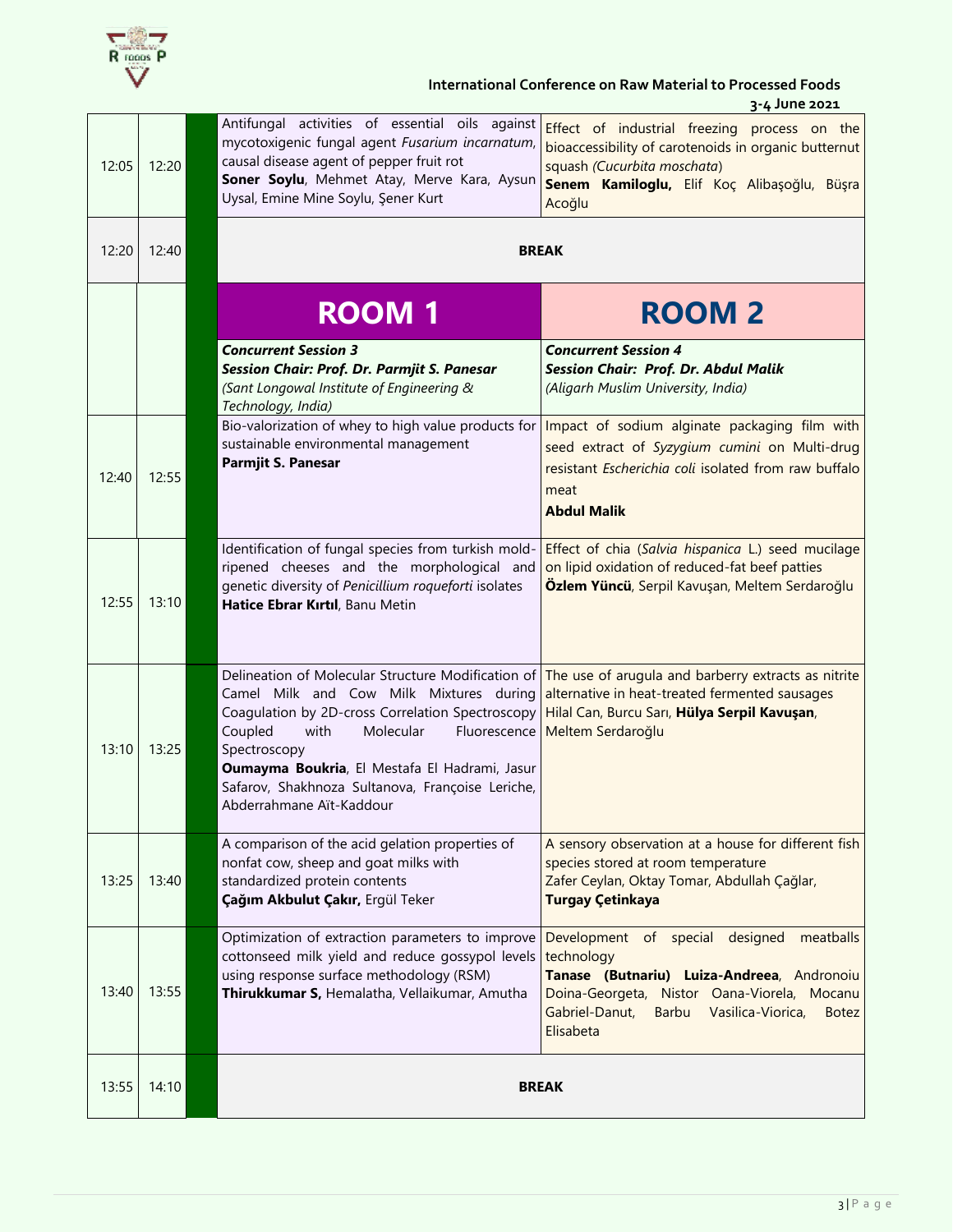

| 14:10 | 14:40 | <b>Plenary Session:</b><br>Biotechnologically prepared functional agro-based bioproducts as new types of food/feed<br>supplement with required nutritional design<br><b>PROF. DR. MILAN CERTIK</b><br><b>ROOM 1</b><br>Slovak University of Technology in Bratislava, SLOVAKIA |                                                                                                                                                                                                                                                                                                       |  |  |  |
|-------|-------|--------------------------------------------------------------------------------------------------------------------------------------------------------------------------------------------------------------------------------------------------------------------------------|-------------------------------------------------------------------------------------------------------------------------------------------------------------------------------------------------------------------------------------------------------------------------------------------------------|--|--|--|
|       |       | <b>ROOM1</b>                                                                                                                                                                                                                                                                   | <b>ROOM2</b>                                                                                                                                                                                                                                                                                          |  |  |  |
|       |       | <b>Concurrent Session 5</b><br>Session Chair: Prof. Dr. Apostolos Kiritsakis<br>(International Hellenic University, Thessaloniki,<br>Greece)                                                                                                                                   | <b>Concurrent Session 6</b><br>Session Chair: Prof. Dr. Milan Certik<br>(Slovak University of Technology in Bratislava,<br>Slovakia)                                                                                                                                                                  |  |  |  |
| 14:40 | 14:55 | The role of olive oil polyphenols in oxidative stress,<br>telomeres and aging<br>Gerasopoulos, Charalampos Anousakis, Kostas<br>Kiritsakis                                                                                                                                     | Grain quality characteristics of local popcorn<br>populations<br>Apostolos Kiritsakis, Eugenio Luigi Iorio, Dimitrios Leyla İdikut, Duygu Uskutoğlu, Songül Çiftçi,<br>Melek Selenay Gökçe, Enes Hakan Seçilmiş                                                                                       |  |  |  |
| 14:55 | 15:10 | The Effect of maturation status on fatty acid profile<br>of xanthium strumarium I. oil<br>Mozhgan Zarifikhosroshahi, Zeynep Ergün                                                                                                                                              | Dioxins as environmental pollutants<br>Eyad Aoudeh, Emel Oz, Fatih Oz                                                                                                                                                                                                                                 |  |  |  |
| 15:10 | 15:25 | Bioavailibility of olive and olive oil phenolic Chemistry of plant waters - Demystifying hydrolats<br>compounds<br>Turkan Mutlu Keceli, Senem Kamiloglu, Esra<br>Capanoglu, Apostolos Kritsakis                                                                                | <b>Jurga Budiene</b>                                                                                                                                                                                                                                                                                  |  |  |  |
| 15:25 | 15:40 | Oleuropein extraction from leaves of three olive<br>varieties (Olea europaea L.): Antioxidant and<br>antimicrobial properties of purified oleuropein and<br>oleuropein extracts<br>Semra Topuz, Mustafa Bayram                                                                 | DNA degradation from raw material to canned<br>products<br>Elif Tuğçe Aksun Tümerkan                                                                                                                                                                                                                  |  |  |  |
| 15:40 | 15:55 | Investigation of fatty acid composition including<br>trans fatty acids and erucic acid in selected salty<br>snack foods<br>Tugba Ozdal, Perihan Yolci Omeroglu                                                                                                                 | UV-C irradiation for inactivation of Listeria<br>monocytogenes on frozen sweet cherry<br><b>Ayse H. Baysal</b>                                                                                                                                                                                        |  |  |  |
| 15:55 | 16:10 | Reduced salt Spanish style green table olives (cv.<br>Chalkidiki) preserved in flavored olive oil<br>Maria Papapostolou, Fani Th. Mantzouridou,<br>Maria Z. Tsimidou                                                                                                           | Phytochemicals,<br>antioxidant<br>attributes<br>and<br>activity<br>larvicidal<br>of Mercurialis<br>annua<br>L.<br>(Euphorbiaceae) leaf extracts against Tribolium<br>confusum<br>(Du<br>Val)<br>larvae<br>(Coleoptera;<br>Tenebrionidae)<br>Rania Ben Nasr, Amadou Dicko, Hela El Ferchichi<br>Ouarda |  |  |  |
| 16:10 | 16:30 |                                                                                                                                                                                                                                                                                | <b>BREAK</b>                                                                                                                                                                                                                                                                                          |  |  |  |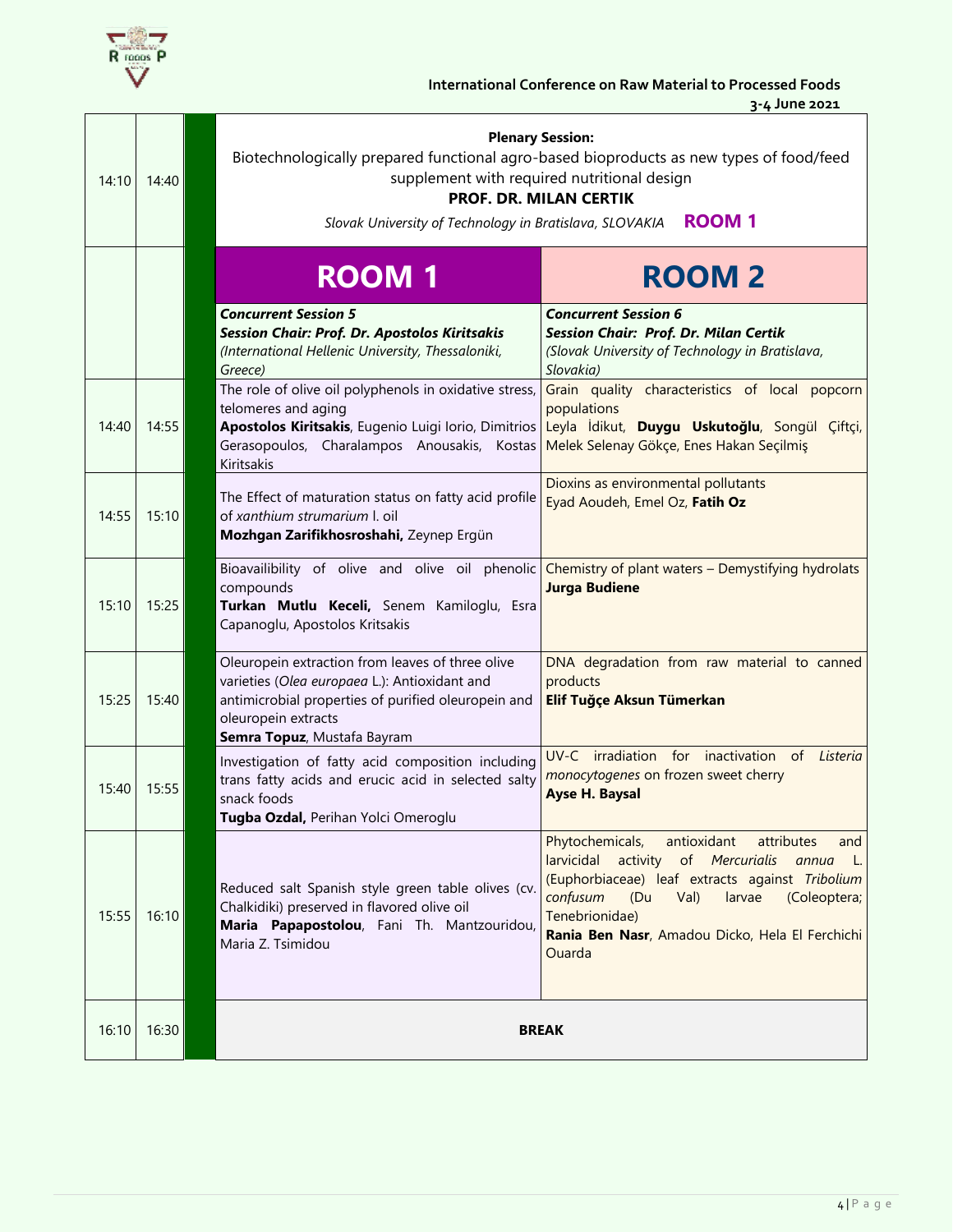

| 16:30 | 17:00 | <b>Plenary Session:</b><br>Ileal-digesting starchy foods can be weight reducing<br><b>PROF. DR. BRUCE HAMAKER</b><br><b>ROOM1</b><br>Purdue University, USA                 |                                                                                                                                                                                                                                                                 |  |
|-------|-------|-----------------------------------------------------------------------------------------------------------------------------------------------------------------------------|-----------------------------------------------------------------------------------------------------------------------------------------------------------------------------------------------------------------------------------------------------------------|--|
| 17:00 | 17:15 | <b>ROOM1</b><br><b>Concurrent Session 7</b><br><b>Session Chair: Prof. Dr. Senay Simsek</b><br>(North Dakota State University, USA)                                         | <b>ROOM2</b><br><b>Concurrent Session 8</b><br>Session Chair: Prof. Dr. Adamo D. Rombola<br>(Bologna University, Italy)                                                                                                                                         |  |
| 17:15 | 17:30 | Targeted quality evaluation of hard wheat: Agroecological<br>Application of solvent retention capacity test<br>with supplementary solvents<br><b>Senay Simsek</b>           | <b>Strategies</b><br>for<br>vineyard<br>management<br><b>Adamo D. Rombola</b>                                                                                                                                                                                   |  |
| 17:30 | 17:45 | Differently structured systems as a carrier for the<br>bioactive sea buckthorn pomace extract<br>Leskauskaite, Rimas Venskutonis                                            | Production of orange juice concentrate using<br>conventional<br>and<br>microwave<br>vacuum<br>Viktorija Eisinaite, Greta Svermickaite, Daiva evaporation: Thermal degradation kinetics of<br>bioactive compounds and color values<br>Hamza Bozkır, Yeliz Tekgül |  |
| 17:45 | 18:00 | Effect of different thermal processing on copper<br>and chromium bioaccessibility from various<br>cereals and pulses<br>Meena Kumari, Kalpana Platel                        | Vibrational spectroscopy, a versatile technique<br>applied to food science<br><b>Michele Di Foggia</b>                                                                                                                                                          |  |
| 18:00 | 18:15 | Investigation of gluten-free cake production<br>from poppy seed (Papaver somniferum L.) pulp:<br><b>TOPSIS</b> application<br>Tuğba Dedebaş, Meryem Göksel Saraç            | Feasibility of a chromameter and chemometric<br>techniques to discriminate pure and mixed<br>organic and conventional red pepper powders: A<br>pilot study<br>Muharrem Keskin, Aysel Arslan, Yurtsever<br>Soysal, Yunus Emre Sekerli, Nafiz Celiktas            |  |
| 18:15 | 18:30 | Investigation of the effect of pregelatinized<br>wheat flour supplement on dough and bread<br>quality<br><b>Salih Aksay</b>                                                 | Effect of roasting and drying on phenolic<br>compounds and color properties of domat<br>variety olive seeds<br>Alev Yüksel Aydar, Tuba Aydin, Büşra Baykan,<br><b>Tuncay Yilmaz</b>                                                                             |  |
| 18:30 | 18:45 | Functional food formulated with food industry<br>by-product<br>Meric Simsek, Özge Süfer                                                                                     | Assessment of acrylamide in potato chips and<br>french fries consumed by the romanian<br>population<br>Adriana Laura Mihai, Mioara Negoiță, Gabriela<br>Andreea Horneț                                                                                          |  |
| 18:45 | 19:00 | The effect of activated carbon obtained from<br>hazelnut shell by KOH on the removal of<br>aqueous methylene blue solutions<br>Birsen Sarici, Esra Altıntığ, Sukru, Karatas | Comparison of volatile compounds in sesame oil<br>and sesame cake extract<br>Berfu Gelen, Serkan Selli                                                                                                                                                          |  |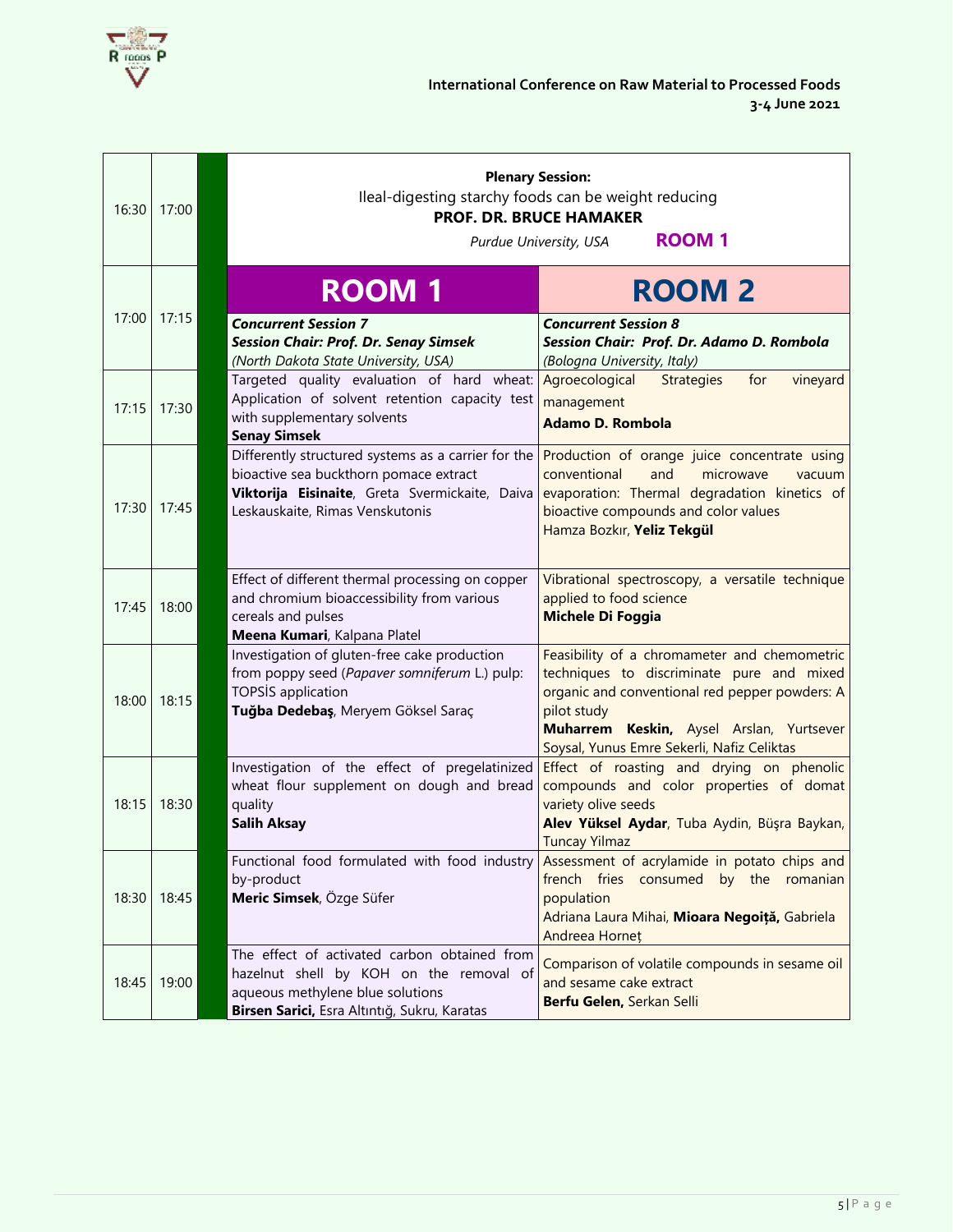

 **3-4 June 2021**

| <b>International Conference on Raw Materials to Processed Foods 2021</b> |                                           |  |                                                                                                                                                                                                                                                            |                                                                                                                                                                                                                                               |  |  |
|--------------------------------------------------------------------------|-------------------------------------------|--|------------------------------------------------------------------------------------------------------------------------------------------------------------------------------------------------------------------------------------------------------------|-----------------------------------------------------------------------------------------------------------------------------------------------------------------------------------------------------------------------------------------------|--|--|
|                                                                          | <b>Scientific Program - Oral Sessions</b> |  |                                                                                                                                                                                                                                                            |                                                                                                                                                                                                                                               |  |  |
|                                                                          | <b>Friday 4 June 2021</b>                 |  |                                                                                                                                                                                                                                                            |                                                                                                                                                                                                                                               |  |  |
| 10:00                                                                    | 10:15                                     |  | <b>Opening Speech</b>                                                                                                                                                                                                                                      |                                                                                                                                                                                                                                               |  |  |
|                                                                          |                                           |  | Prof. Dr. Serkan SELLI - Prof. Dr. Hasim KELEBEK ROOM 1                                                                                                                                                                                                    |                                                                                                                                                                                                                                               |  |  |
|                                                                          |                                           |  |                                                                                                                                                                                                                                                            | <b>Plenary Session:</b><br>Different cooking methods are able to affect the bioactive composition of a black rice<br>grown in Italy                                                                                                           |  |  |
| 10:15                                                                    | 10:45                                     |  |                                                                                                                                                                                                                                                            | <b>DR. MATTEO BORDIGA</b>                                                                                                                                                                                                                     |  |  |
|                                                                          |                                           |  | University of Eastern Piedmont, Italy                                                                                                                                                                                                                      | <b>ROOM1</b>                                                                                                                                                                                                                                  |  |  |
| 10:45                                                                    | 10:55                                     |  | <b>BREAK</b>                                                                                                                                                                                                                                               |                                                                                                                                                                                                                                               |  |  |
|                                                                          |                                           |  | <b>ROOM1</b>                                                                                                                                                                                                                                               | <b>ROOM 2</b>                                                                                                                                                                                                                                 |  |  |
| 10:55                                                                    | 11:10                                     |  | <b>Concurrent Session 1</b><br><b>Session Chair: Dr. Matteo Bordiga</b><br>(University of Eastern Piedmont, Italy)                                                                                                                                         | <b>Concurrent Session 2</b><br><b>Session Chair: Prof. Dr. Mohamed Bouaziz</b><br>(University of Sfax, Tunisia)                                                                                                                               |  |  |
|                                                                          |                                           |  | Improving mulberry shelf-life with combined<br>effect of 1-Methylcyclopropene with Modified<br>Atmosphere<br>Packaging<br>on fresh<br>black<br>mulberries in cold storage                                                                                  | Olive by products: low-cost, renewable source of<br>high added value phenolic compounds and their<br>biological and functional activities<br><b>Mohamed Bouaziz</b>                                                                           |  |  |
|                                                                          |                                           |  | Fatma Hepsağ, Tefide Kızıldeniz, İbrahim<br>Hayoğlu                                                                                                                                                                                                        |                                                                                                                                                                                                                                               |  |  |
| 11:10                                                                    | 11:25                                     |  | A comparative study on physicochemical<br>properties and in vitro bioaccessibility of<br>bioactive compounds in rosehip (Rosa canina<br>L.) infusions treated by non-thermal and<br>thermal treatments<br>Gulay Ozkan, Tuba Esatbeyoglu, Esra<br>Capanoglu | Determination of chemical composition, total<br>phenolic content and antioxidant activity of<br>processing residues and skin of hazelnuts<br>produced in Turkey<br>Salih Aksay, Duygu Güraslan Ceran                                          |  |  |
| 11:25                                                                    | 11:40                                     |  | of<br>LC-DAD-ESI-MS/MS<br>characterization<br>phenolic compounds in wines from Vitis<br>vinifera 'Shesh i bardhë' and 'Vlosh' cultivars<br>Dritan Topi, Hasim Kelebek, Gamze Guclu,<br>Serkan Selli                                                        | Determination of chemical component of<br>essential oil of Origanum dubium plants grown at<br>different altitudes and antifungal activity against<br>Sclerotinia sclerotiorum<br>Musa Türkmen, Merve Kara, Hasan Maral, Soner<br><b>Soylu</b> |  |  |
| 11:40                                                                    | 11:55                                     |  | Chemical and sensory characterization of<br>kalecik karası wines produced from two<br>different regions in turkey using chemometrics<br>Merve Darıcı, Turgut Cabaroglu                                                                                     | An assessment of using pea and brown rice<br>proteins to formulate flexitarian and vegan<br>burger patties<br>Burcu Öztürk-Kerimoğlu, Şimal Bakınay, İrem<br>Nur Öget                                                                         |  |  |
| 11:55                                                                    | 12:10                                     |  | FTIR based chemometric analysis of bioactive<br>compounds of peach juice during thermal<br>treatment<br>Hande Baltacıoğlu                                                                                                                                  | Comparative evaluation of seed size and growing<br>regions on the chemical compositions of raw and<br>roasted NC-7 peanut cultivars<br>Tulin Eker, Merve Darici, Serkan Selli, Turgut<br>Cabaroglu                                            |  |  |
| 12:10                                                                    | 12:25                                     |  | powders<br>Muharrem Keskin, Yurtsever Soysal, Nafiz Gürkan Türk, Kemal Şen<br>Celiktas, Yunus Emre Şekerli                                                                                                                                                 | FT-NIRS and chromameter-based estimation of The changes of various quality characteristics and<br>applied microwave power of black carrot aroma compounds of astragalus honey obtained<br>from different altitudes of Adana-Turkey            |  |  |
| 12:25                                                                    | 12:45                                     |  |                                                                                                                                                                                                                                                            | <b>BREAK</b>                                                                                                                                                                                                                                  |  |  |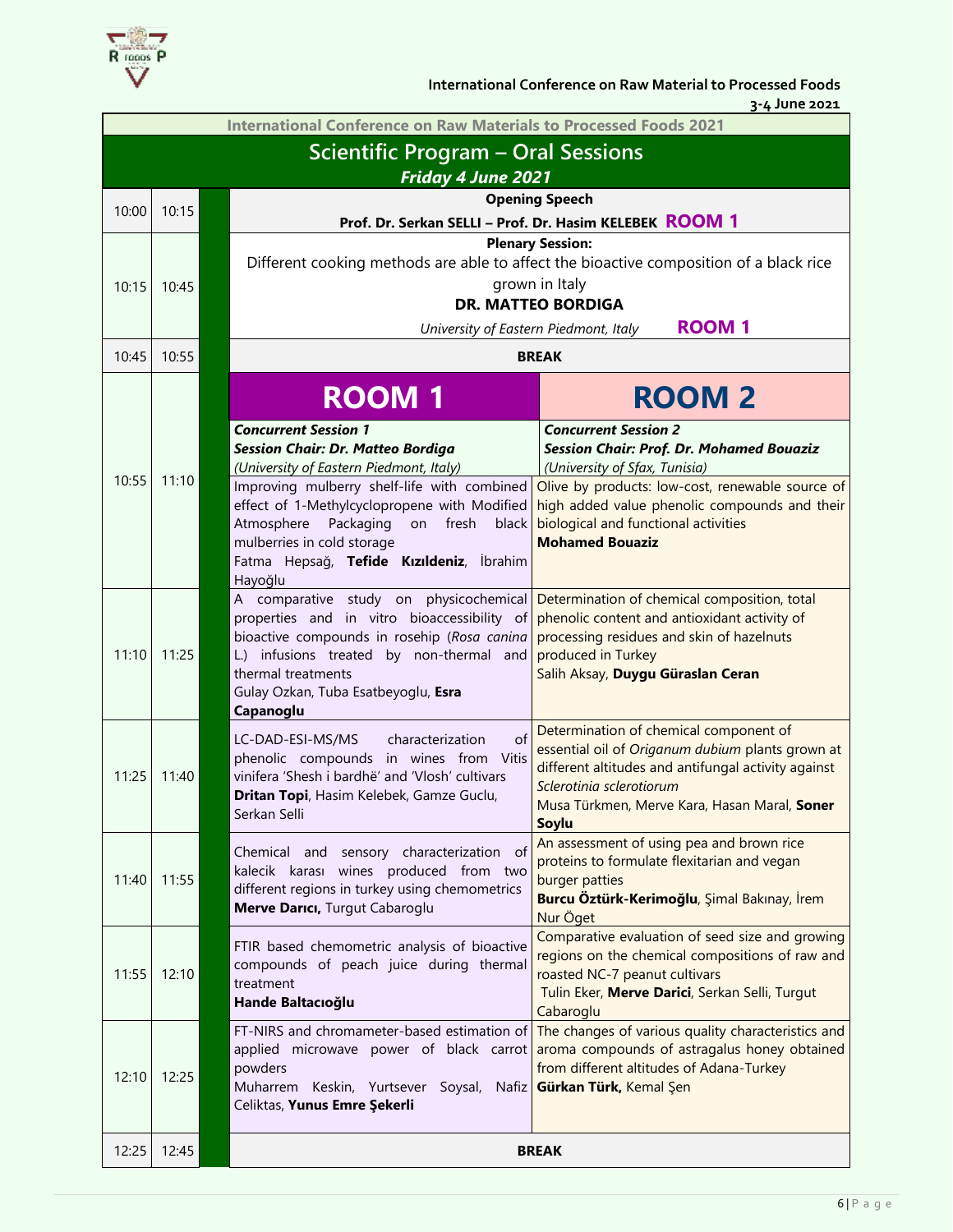

|       |       | <b>ROOM1</b>                                                                                                                                                                                                        | <b>ROOM 2</b>                                                                                                                                                                   |
|-------|-------|---------------------------------------------------------------------------------------------------------------------------------------------------------------------------------------------------------------------|---------------------------------------------------------------------------------------------------------------------------------------------------------------------------------|
|       |       | <b>Concurrent Session 3</b><br>Session Chair: Prof. Dr. Esra Capanoglu<br>(Istanbul Technical University, Turkey)                                                                                                   | <b>Concurrent Session 4</b><br>Session Chair: Prof. Dr. Ayse H. Baysal<br>(Izmir Institute of Technology, Turkey)                                                               |
| 12:45 | 13:00 | potential<br>of<br>freeze-dried<br>Antiglycation<br>powders obtained from different fruit<br>fractions<br>Jessica Brzezowska, Anna Michalska-<br>Ciechanowska, Aleksandra Hendrysiak                                | 3-epimerase<br>Recombinant<br>d-tagatose<br>production and converting fructose into<br>allulose<br>Erva Parıldı, Osman Kola, Bahri Özcan, Murat<br>Akkaya, Elif Dikkaya         |
| 13:00 | 13:15 | Production of cocoa powder with low<br>protein content<br>Konul Mehdizade, <i>inci Cerit</i> , Omca Demirkol                                                                                                        | Volatiles of canned tuna fish and the effects of<br>different parameters<br>Mehmet Yetişen, Serkan Selli                                                                        |
| 13:15 | 13:30 | Effect of jam and marmalade processing and<br>storage on phytochemical properties of<br>currant cultivars (Ribes Spp.)<br>Esra Esin Yucel, Cemal Kaya                                                               | Migration of lead and cadmium from ceramic<br>kitchenware and estimation of sampling<br>uncertainty<br>Ruya Bulut, Perihan Yolci Omeroglu, Busra<br>Acoglu, Elif Koc Alibasoglu |
| 13:30 | 13:45 | phenolic<br>and<br>antioxidant l<br>Total<br>bioaccessibilities of cookies enriched with<br>bee pollen<br><b>Ayse Neslihan Dundar</b>                                                                               | Properties and applications of a branched<br>polysaccharide kefiran<br><b>Eda Ondul Koc</b>                                                                                     |
| 13:45 | 14:00 | composition<br>functional<br>Chemical<br>and<br>properties of Cynara cornigera lindley shoot<br>system extract<br>Melis Sumengen Ozdenefe, Hatice Aysun<br>Mercimek Takcı, Fikret Buyukkaya Kayıs                   | Efficacy of pre-harvest spray application on<br>strawberry fruit postharvest quality<br>Ayşe Tülin Öz, Hayrünnisa Yurdakul                                                      |
| 14:00 | 14:15 | Optimization of low fat high protein cookies<br>formulation: effects of using butter and<br>composite flour on nutritional, physical and<br>sensory properties<br>Emir Ayşe Özer, Neslihan Şimşek, Beyza<br>Özpalas | Optimization of gluten free cookies produced<br>with nutritious ingredients: evaluating a new<br>food product<br><b>Emir Ayşe ÖZER</b>                                          |
| 14:15 | 14:20 |                                                                                                                                                                                                                     | <b>BREAK</b>                                                                                                                                                                    |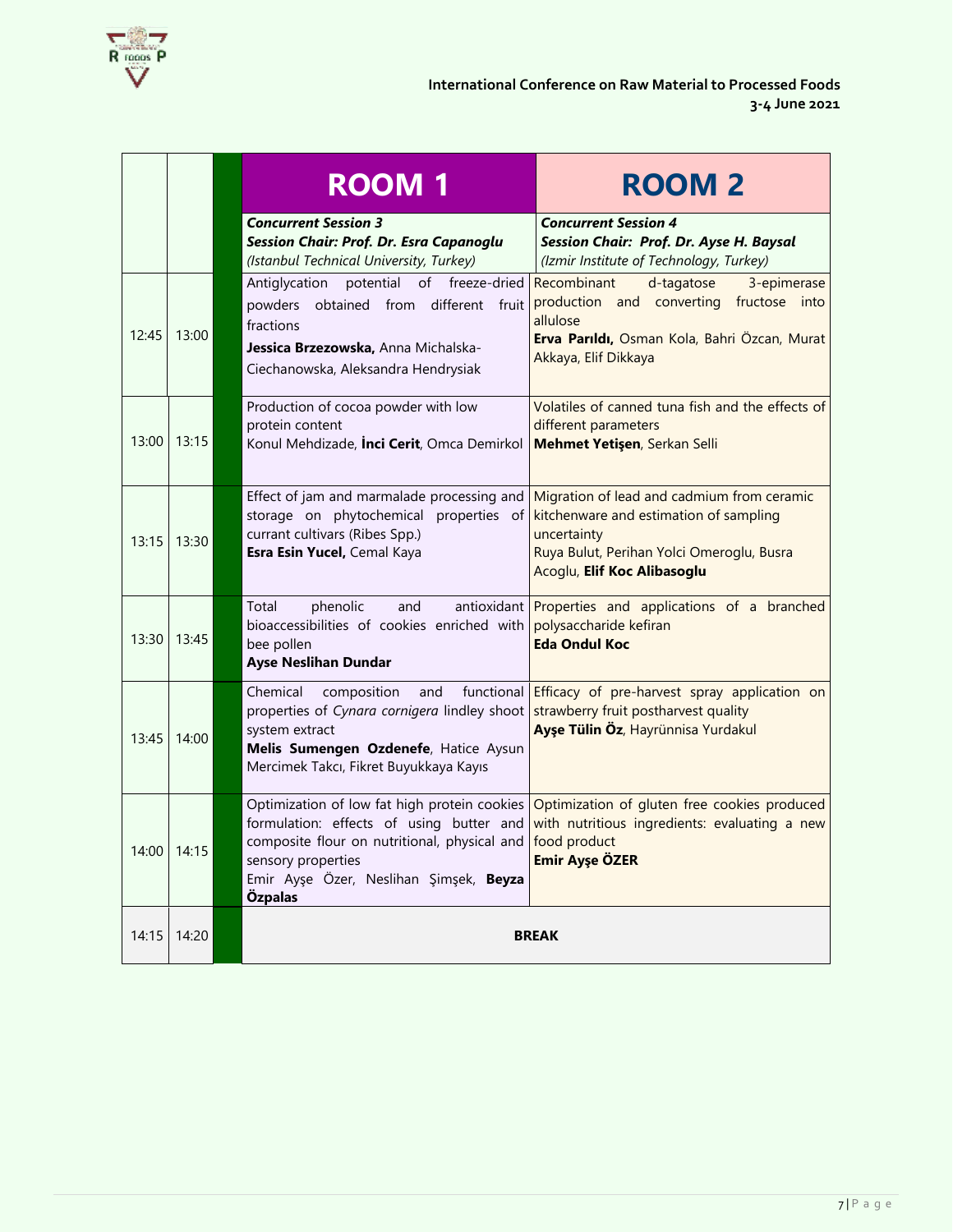

#### **International Conference on Raw Material to Processed Foods 3-4 June 2021**

|       |       | <b>ROOM1</b>                                                                                                                                                                                                                 | <b>ROOM2</b>                                                                                                                                                                                                    |
|-------|-------|------------------------------------------------------------------------------------------------------------------------------------------------------------------------------------------------------------------------------|-----------------------------------------------------------------------------------------------------------------------------------------------------------------------------------------------------------------|
|       |       | <b>Concurrent Session 5</b><br><b>Session Chair: Prof. Dr. Fatih Oz</b><br>(Atatürk University, Turkey)                                                                                                                      | <b>Concurrent Session 6</b><br>Session Chair: Prof. Dr. Turgut Cabaroğlu<br>(Cukurova University, Turkey)                                                                                                       |
| 14:20 | 14:35 | Current trends in encapsulation: applications in<br>food science<br><b>Eda Adal</b>                                                                                                                                          | The impact of various sowing applications on<br>nutritional value of quinoa dry herb<br>Gülay Zulkadir, Leyla İdikut                                                                                            |
| 14:35 | 14:50 | Black garlic in the food industry<br>Eyad Aoudeh, Emel Oz, Fatih Oz                                                                                                                                                          | Effects of different cooking methods on quality of<br>bulgur produced from emmer and einkorn<br>varieties<br>Mehmet Tekin, Umit Babacan, Orhan Batu, Taner<br>Akar, Mehmet Fatih Cengiz                         |
| 14:50 | 15:05 | Modeling of hibiscus anthocyanins transport to<br>apple tissue during ultrasound assisted vacuum<br>impregnation<br><b>Cüneyt Dinçer</b>                                                                                     | Nutritional values of chickpea hulls<br>Leyla İdikut, Duygu Uskutoğlu                                                                                                                                           |
| 15:05 | 15:20 | fruits and vegetables subjected to freezing<br>process<br>Senem Kamiloglu                                                                                                                                                    | Changes in the bioaccessibility of polyphenols in $\overline{A}$ sensory observation for cold stored beef steak<br>and norway salmon<br>Zafer Ceylan, Oktay Tomar, Abdullah Çağlar,<br><b>Turgay Çetinkaya</b>  |
| 15:20 | 15:35 | Investigation of the use of pekmez in orange<br>nectar production<br>Hande Baltacıoğlu, Merve Ceyhan                                                                                                                         | Some<br>reological characteristics<br>of<br>kefiran<br>biopolymer isolated from kefir grains biomass<br>Eda Ondul Koc, Mahmut Inal                                                                              |
| 15:35 | 15:50 | The effects of ultraviolet light application on the<br>quality of kaymak (clotted cream) during<br>storage period<br>Gamze Sonkaya, Müge Urgu-Öztürk, Gülten<br>Tiryaki Gündüz, Duygu Kışla, Sevcan Ünlütürk,<br>Nurcan Koca | The improvement of rheological properties,<br>emulsion and oxidative stability of low-fat salad<br>dressing by cold pressed hot pepper seed oil by-<br>product<br><b>Salih Karasu</b>                           |
| 15:50 | 16:05 | gooseberry fruit<br>Esra Avci, Zeynep Hazal Tekin-Cakmak, Selma Ayşe Tülin Öz, Ebru Kafkas<br>Kayacan, Salih Karasu                                                                                                          | The effect of different drying methods on drying Volatiles Compositions of Strawberry Fruit During<br>kinetic, bioactive and color properties of cape Shelf Life Using Pre and Postharvest Hexanal<br>Treatment |
| 16:05 | 16:30 |                                                                                                                                                                                                                              | <b>BREAK</b>                                                                                                                                                                                                    |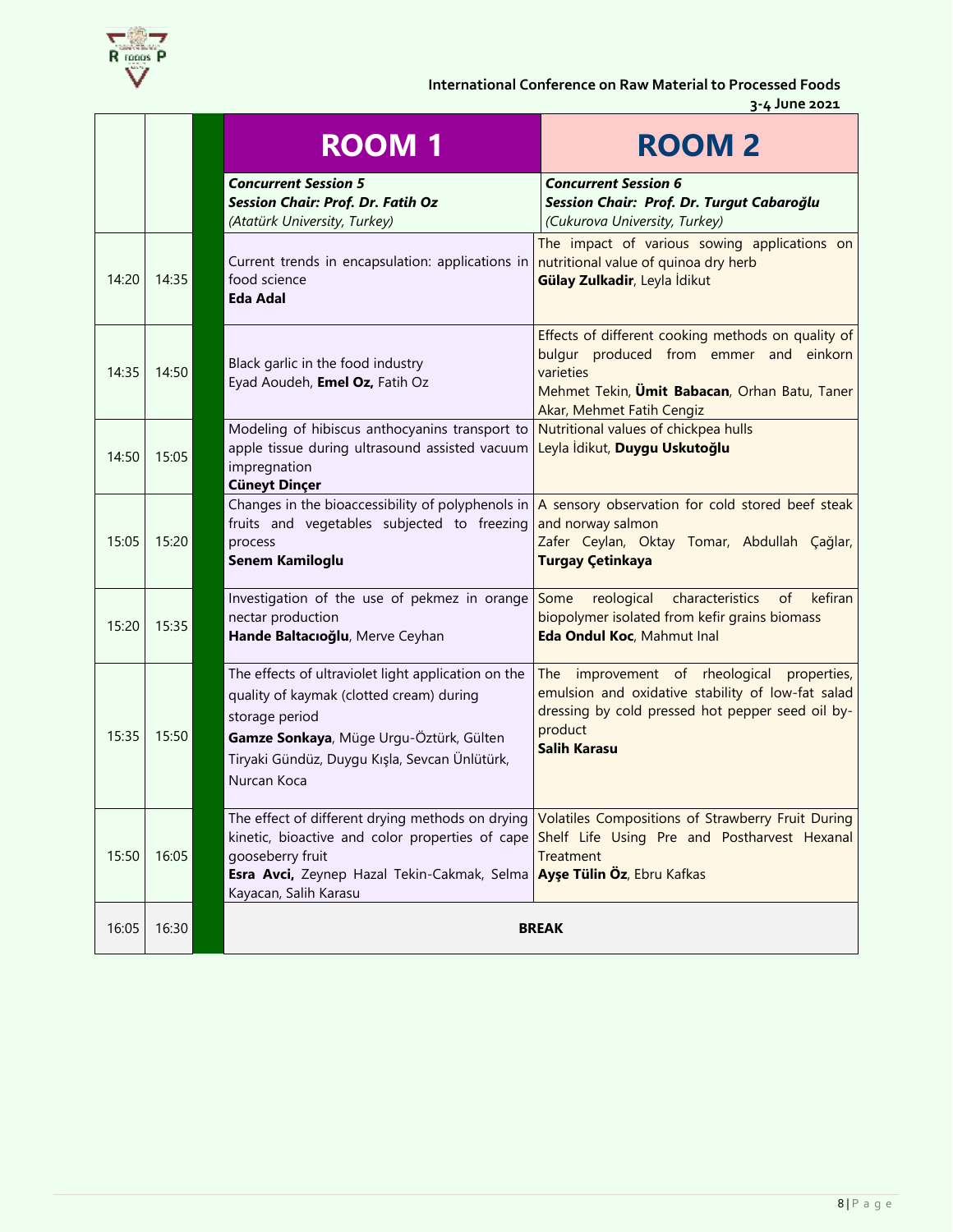

| 16:30 | 17:00 | <b>Plenary Session:</b><br>Evidence that freezing does not significantly alter nutrient content of produce<br><b>PROF. DR. RONALD PEGG</b><br><b>ROOM1</b><br>University of Georgia, USA                                                                                                                                                                          |                                                                                                                                                                                                                                                                                                     |  |  |
|-------|-------|-------------------------------------------------------------------------------------------------------------------------------------------------------------------------------------------------------------------------------------------------------------------------------------------------------------------------------------------------------------------|-----------------------------------------------------------------------------------------------------------------------------------------------------------------------------------------------------------------------------------------------------------------------------------------------------|--|--|
|       |       | <b>ROOM1</b>                                                                                                                                                                                                                                                                                                                                                      | <b>ROOM 2</b>                                                                                                                                                                                                                                                                                       |  |  |
| 17:00 | 17:15 | <b>Concurrent Session 7</b><br>Session Chair: Prof. Dr. Abderrahmane Ait-<br>Kaddour (VetAgroSup, France)                                                                                                                                                                                                                                                         | <b>Concurrent Session 8</b><br>Session Chair: Prof. Dr. Sudip Chakraborty<br>(University of Calabria, Italy)                                                                                                                                                                                        |  |  |
| 17:15 | 17:30 | Exopolysaccharide -functionalized acid whey<br>cheese using Lactobacillus delbrueckii ssp.<br>bulgaricus<br>Sara Carrero-Puentes, Carlos<br>Fuenmayor,<br>Carlos Jiménez-Pérez, Francisco<br>Guzmán-<br>Gabriela<br>Rodríguez, Lorena<br>Gómez-Ruiz,<br>Rodríguez-Serrano,<br>Sergio<br>Alatorre-<br>Santamaría, Mariano García-Garibay, Alma E.<br>Cruz-Guerrero | Development and characterization of an Membrane- Food and food industrial waste<br>treatment<br><b>Sudip Chakraborty</b>                                                                                                                                                                            |  |  |
| 17:30 | 17:45 | Reduction or partial substitution of NaCl: What<br>effects sensory and biochemical properties of<br>semi-hard cheeses<br>Bord, C, Loudiyi, M, Aït-Kaddour A                                                                                                                                                                                                       | Novel extraction techniques for natural bioactive<br>compounds<br><b>Hasene Keskin Çavdar</b>                                                                                                                                                                                                       |  |  |
| 17:45 | 18:00 | Investigation of sensorial and physicochemical<br>of<br>properties<br>yoghurt<br>colored<br>with<br>phycocyanin of Spirulina platensis<br>Ridvan Arslan, Salih Aksay                                                                                                                                                                                              | Larvicidal activity on Culex pipiens L. fourth instar<br>and phytochemical characteristics of aqueous<br>extracts from leaves and roots of two species<br>from the genus Plantago: Plantago major L. and<br>Plantago lagopus L.<br>Anwar Bouali, Héla El Ferchichi Ouarda                           |  |  |
| 18:00 | 18:15 | Effects of different drying methods on the<br>physicochemical and antioxidant content of<br>"cempedak" (Artocarpus Integer L.) powder<br>Mhoneswari Gopinathan, Yus Aniza Yusof, Liew<br><b>Phing Pui</b>                                                                                                                                                         | Biofilms obtained from an enriched arabinoxylan<br>of<br>thermodynamic<br>fraction.<br>Estimation<br>parameters by thermal analysis<br>Yari Jaguey-Hernández, Araceli Castañeda-<br>Ovando, Karina Aguilar-Arteaga, Luis Guillermo<br>González-Olivares, Javier Añorve-Morga, Nelly<br>Cruz-Cansino |  |  |
| 18:15 | 18:30 | production of beer<br>Firuze Kayadelen, Bilal Agirman, Huseyin Erten                                                                                                                                                                                                                                                                                              | The use of Torulaspora delbrueckii yeast for the <b>Aroma</b> enhancement of Ocimum basilicum L. via<br>drought stress induced by polyethylene glycol<br>(PEG)<br>Basar Sevindik, Onur Sevindik, Serkan Selli                                                                                       |  |  |
| 18:30 | 18:45 | effect<br>different<br>The<br>of<br>fermentation<br>temperatures on şalgam quality<br>Mehmet Ali Cirak, Bilal Agirman, Huseyin<br>Erten                                                                                                                                                                                                                           | Assessment of the aroma profiles of Spirulina<br><b>Platensis</b><br>HS-SPME-GC-MS<br>using<br>and<br><b>Determination of Antioxidant Capacity</b><br>Turkan Uzlasir, Oya Isik, Leyla Hizarci Uslu,<br>Serkan Selli, Hasim Kelebek                                                                  |  |  |
| 18:45 | 19:00 | Elucidation of retro-and orthonasal aroma<br>differences of biscuits (Panis biscoctus) using<br>artificial masticator<br>Ahmet Salih Sonmezdag, Clement Cataneo,<br>Cécile Rannou, Serkan Selli, Carole Prost                                                                                                                                                     | Evaluation of plant ingredients obtained from<br>cannabis species for use as food additives<br><b>Ümit Babacan</b> , Mehmet Fatih Cengiz, Mariem<br>Bouali, Sude Keşçi                                                                                                                              |  |  |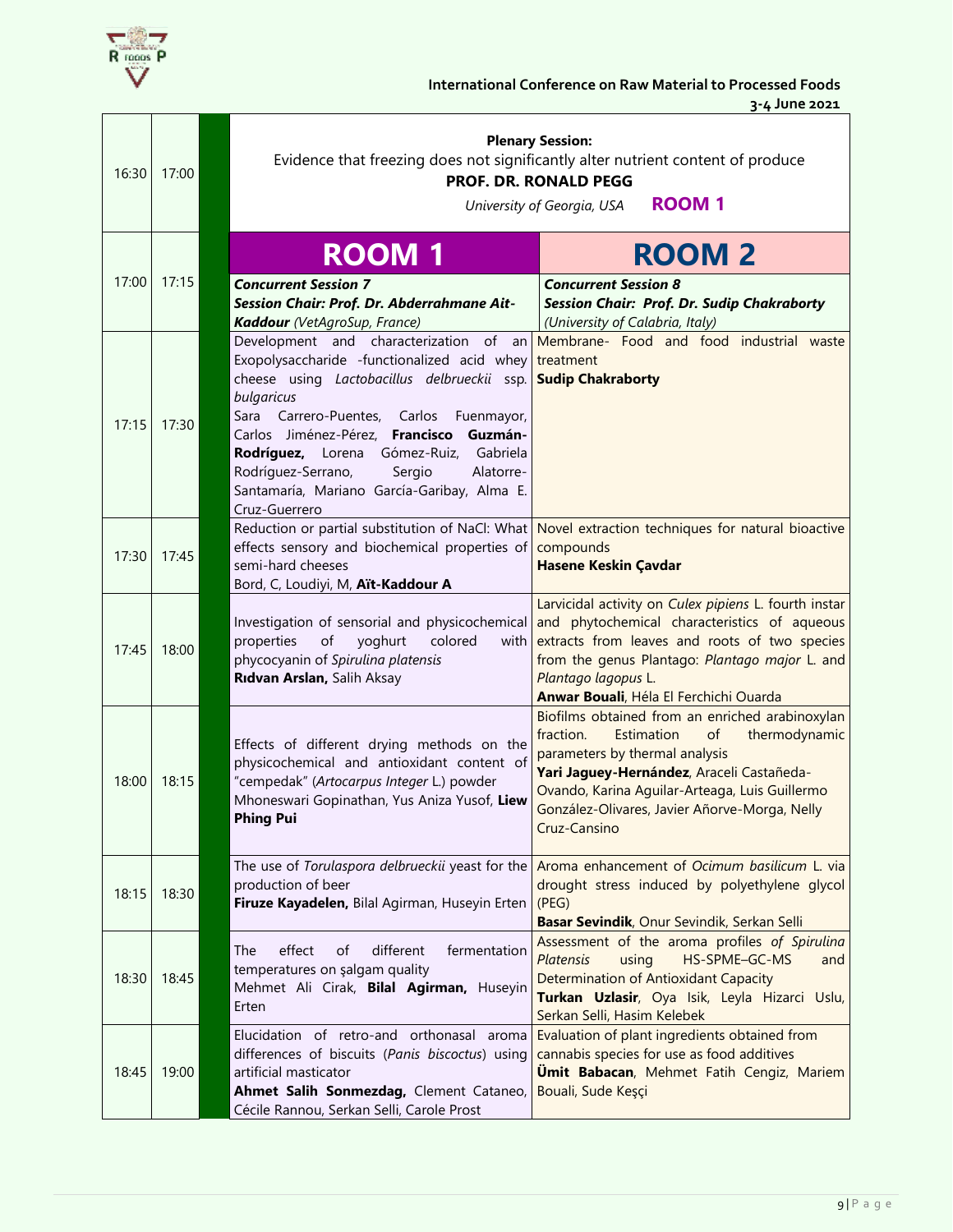

**International Conference on Raw Materials to Processed Foods 2021 Scientific Program – Poster Sessions** *Thursday 3 June 2021*  **ROOM 2** → **GO TO POSTER ROOM (CLICK ON BREAKOUT ROOM BUTTON)** 13:00 13:10 Effect of storage on fatty acid composition of hazelnut (*Corylus avellana* L.) varieties cultivated in **Turkey** Hasim Kelebek, **Zeynep Ergün**, Türkan Uzlaşır 13:10 13:20 Cloud point extraction of lutein and *β*-carotene from spinach waste **Bahar Er**, Gökhan Durmaz 13:20 13:30 Effect of ultrasound-assisted extraction application on total phenolic substance, catechin and caffein amounts of green tea (*Camellie Sinensis*) extract **Esra Esin Yücel**, Cemal Kaya 13:30 13:40 Optimization of tray dryer drying parameters of Hacıhaliloğlu apricot using response surface methodology Hamza Bozkir**,** Ahsen Rayman Ergün**, Asuman Adali**, Mehmet Güldane 13:40 13:50 Influence of the carrier type and drying methods on the physico-chemical properties of sustainable powders gained from chokeberry pomace extracts Aleksandra Hendrysiak, **Anna Michalska-Ciechanowska,** Aneta Wojdyło, Jessica Brzezowska 13:50 14:00 Comparison of some local banana types and varieties in terms of physical qualities, pomological properties and phytochemical contents **Evren Caglar Eroglu**, Rıdvan Arslan, Mustafa Unlu, Rasim Arslan 14:00 14:15 **BREAK** 14:15 14:25 Assessment of hygiene procedures in fresh fishery products retailers of Lisbon's traditional food markets **Rafael S Oliveira,** Maria José Rodrigues, Ana Rita 14:25 14:35 Determination of honey adulteration with high fructose wheat syrup Tamer Arslan, **Gökhan Durmaz**, Oktay Yıldız, Durmuş Özdemir 14:35 14:45 Pollen content in raw Spanish rosemary honey: influence of the geographical origin **Isabel Escriche,** Marisol Juan-Borrás, Mario Visquert, José-Miguel Valiente 14:45 14:55 Antioxidant potential of milk obtained from the most important breeds of dairy cattle in Poland **Jolanta Jola Król**, Aneta Brodziak, Magdalena Stobiecka 14:55 15:05 Delineation of molecular structure modification during coagulation of mixed camel and cow milk by mid-infrared spectroscopy and parallel factor analysis **Abderrahmane Ait Kaddour** 15:05 15:20 **BREAK** 15:20 15:30 Color quality, ascorbic acid and total carotenoid contents of dried orange slices as influenced by packaging methods and storage conditions **Süleyman Polat** 15:30 15:40 Volatile profile of Spanish raw citrus honey: the best strategy for its correct labelling **Isabel Escriche,** Marisol Juan-Borrás, Mario Visquert, Eva Domenech, Andrea Asensio, José-Miguel Valiente 15:40 15:50 The development of melon sorbets with acacia or lavender syrup **Oana Viorela Nistor,** Doina G Andronoiu, Luiza Andreea Tanase, Gabriel Danut Mocanu, Vasilica Viorica Barbu, Elisabeta Botez 15:50 16:00 Application of response surface methodology (RSM) to optimize the concentrations of essential oils in olive oil used as a preservation means for reduced salt green table olives **Maria Papapostolou**, Fani Mantzouridou, Maria Tsimidou 16:00 16:10 **Functional properties of soy and pea protein isolates Beyza Özpalas**, Emir Ayşe Özer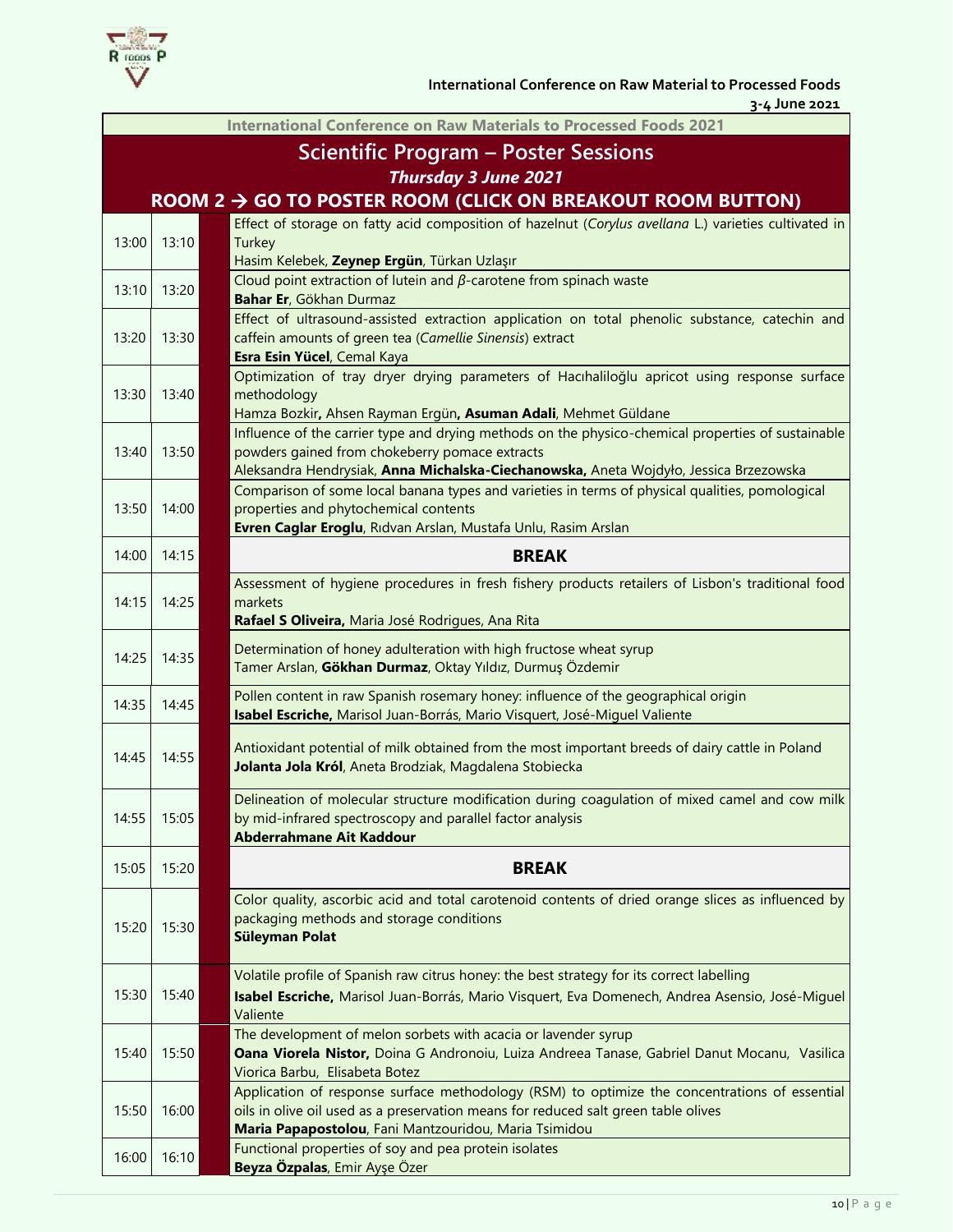

#### **International Conference on Raw Material to Processed Foods 3-4 June 2021**

| 16:10 | 16:15 | <b>BREAK</b>                                                                                                      |
|-------|-------|-------------------------------------------------------------------------------------------------------------------|
| 16:15 | 16:25 | Determination of physical quality and phytochemical properties of prickly pear (Opuntia ficus-<br><i>indica</i> ) |
|       |       | Evren Caglar Eroglu, Rıdvan Arslan, Ayşegül Güleç, Salih Aksay                                                    |
|       |       | Sensitivity of biofilms formed by Listeria monocytogens and L. innocua to biocides                                |
| 16:25 | 16:35 | Sara Atek Lezzoum, Leila Bouayad, Taha-Mossadak Hamdi                                                             |
| 16:35 | 16:45 | The preservative potential of essential oils in a real food system: A comprehensive review                        |
|       |       | <b>Mohamed Nadjib Boukhatem</b>                                                                                   |
| 16:45 | 16:55 | Development of mucilage powder from Basella rubra and elderly products application                                |
|       |       | Teerawan Suwan, Nopparat Muangma, Benyapa Soponpattarin, Nattakan Jakkranuhwat                                    |
|       |       | Texture and color evaluation of dough and tortillas elaborated by adding solids from                              |
| 16:55 | 17:05 | nixtamalization waste                                                                                             |
|       |       | Francisco Guzmán-Rodríguez, Ruth Peña-Reyes, Lorena Gómez-Ruiz, Gerardo Ramírez-Romero,                           |
|       |       | Alma E. Cruz-Guerrero                                                                                             |
|       |       | Determination of some physical and chemical properties and antioxidant activity of cranberry pulp                 |
| 17:05 | 17:15 | produced with the addition of different sweeteners                                                                |
|       |       | Hacer Ünver, Memnune Şengül                                                                                       |
| 17:15 | 17:25 | Nutritional composition of functional snack grain-based mix                                                       |
|       |       | Emir Ayşe Özer, Cahide Yağmur                                                                                     |
|       |       | Rheological, textural and digestibility characteristics of chapatti as affected by incorporation of               |
|       |       | type 4 Resistant starch prepared from sorghum and corn starch                                                     |
|       |       | Faiza Shaikh, Tahira Mohsin Ali, Saqib Arif, Lubna Raza, Abid Hasnain                                             |

|       | <b>International Conference on Raw Materials to Processed Foods 2021</b> |  |                                                                                                                                                                                                                                                                                                                                                                                                                                                         |  |  |
|-------|--------------------------------------------------------------------------|--|---------------------------------------------------------------------------------------------------------------------------------------------------------------------------------------------------------------------------------------------------------------------------------------------------------------------------------------------------------------------------------------------------------------------------------------------------------|--|--|
|       | Scientific Program – Poster Sessions                                     |  |                                                                                                                                                                                                                                                                                                                                                                                                                                                         |  |  |
|       |                                                                          |  | <b>Friday 4 June 2021</b>                                                                                                                                                                                                                                                                                                                                                                                                                               |  |  |
|       |                                                                          |  | ROOM 2 $\rightarrow$ GO TO POSTER ROOM (CLICK ON BREAKOUT ROOM BUTTON)                                                                                                                                                                                                                                                                                                                                                                                  |  |  |
| 13:00 | 13:10                                                                    |  | The effect of mixing milk of different species on chemical, physicochemical, and sensory features of<br>cheeses: A Review<br>Oumayma Boukria, El Mestafa El Hadrami, Sofiane Boudalia, Jasur Safarov, Françoise Leriche,<br>Abderrahmane Aït-Kaddour                                                                                                                                                                                                    |  |  |
| 13:10 | 13:20                                                                    |  | Investigating the effect of the Maltodextrin gel usage on oil cake formulation<br>M. Zelanvar, B. Ghiasi Tarzi, P. Damanafshan                                                                                                                                                                                                                                                                                                                          |  |  |
| 13:20 | 13:30                                                                    |  | Development of cakes with Almond Baru flour: characteristics and their correlations with the Texture<br><b>Profile Analysis</b><br>Ana Flávia Ramos, Gabriela R. Lemos Mendes, Fabiane Neves Silva, Renato Souza Cruz, Geany<br>Peruch Camilloto, Bruna Mara Aparecida de Carvalho, William James, Nogueira Lima, Milton Nobel<br>Cano Chauca, Janaína Teles de Faria, Juliana Pinto de Lima, Sérgio Henrique Sousa Santos, Igor<br><b>Viana Brandi</b> |  |  |
| 13:30 | 13:40                                                                    |  | Prediction and qualitative analysis of sensory perceptions over temporal vectors using combination<br>of artificial neural networks and fuzzy logic: validation on Indian cheese (paneer)<br>Kartikey Chaturvedi, Sucheta Khubber, Siddhartha Singha, Himanshu Goel, Francisco Jose Barba,<br>Kalyan Das                                                                                                                                                |  |  |
| 13:40 | 13:50                                                                    |  | Next-Gen probiotics for the management of obesity and weight control<br>Charu Gupta, Dhan Prakash                                                                                                                                                                                                                                                                                                                                                       |  |  |
| 13:50 | 14:00                                                                    |  | 2D-Cross correlation spectroscopy coupled with molecular fluorescence spectroscopy for analysis of<br>molecular structure modification of camel milk and cow milk mixtures during coagulation<br>Oumayma Boukria, El Mestafa El Hadrami, Shaxnoza Sultanova, Jasur Safarov, Françoise Leriche,<br>Abderrahmane Aït-Kaddour                                                                                                                              |  |  |
| 14:00 | 14:15                                                                    |  | <b>BREAK</b>                                                                                                                                                                                                                                                                                                                                                                                                                                            |  |  |